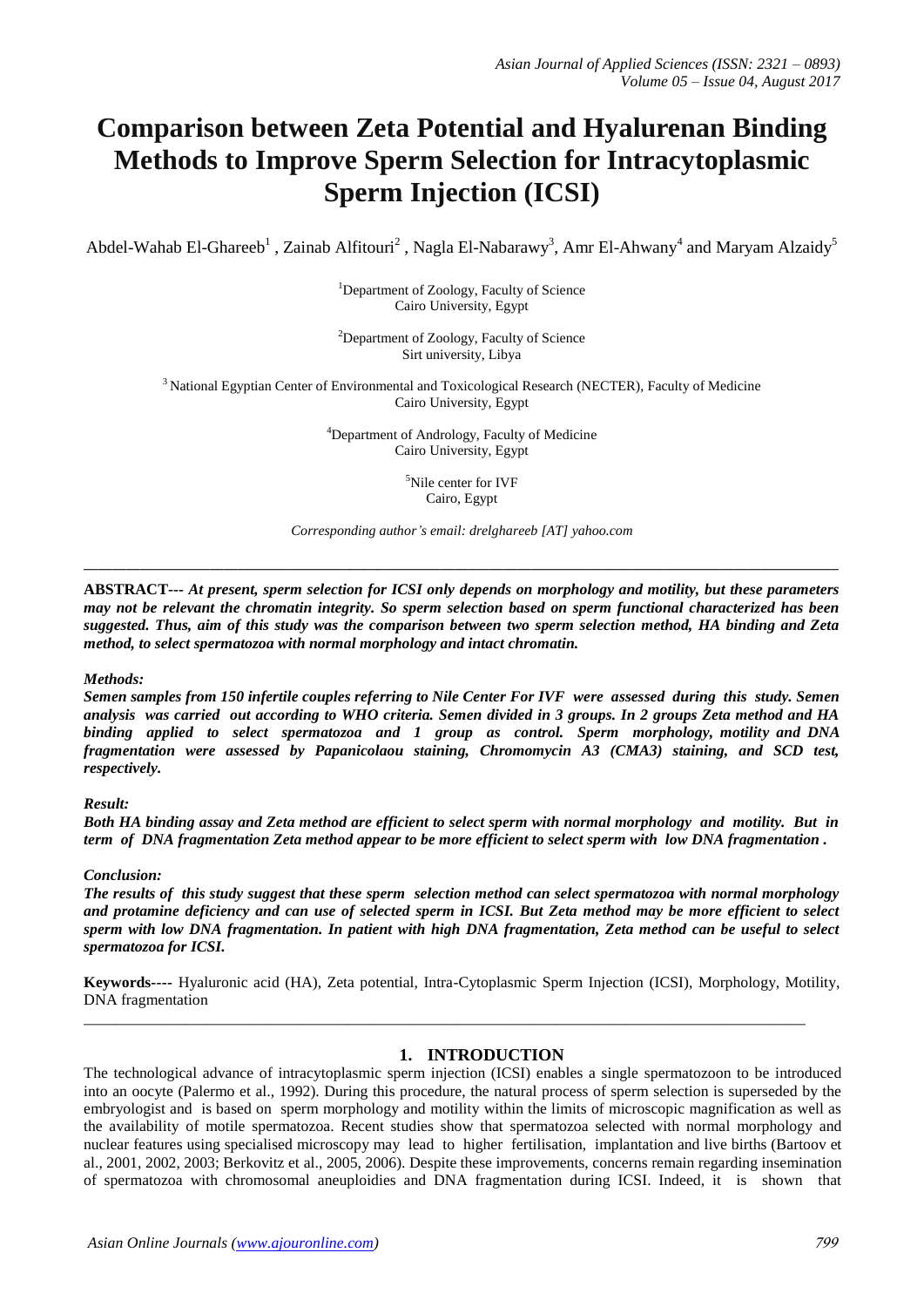spermatozoa shape does not predict the presence or absence of chromosomal aneuploidies (Celik-Ozenci et al., 2003, 2004). In addition, diminished sperm maturity is associated with the possible presence of apoptosis and associated DNA fragmentation (Cayli et al., 2004; Huszar et al., 2007). Thus, sperm shape is an inadequate parameter for sperm selection. Other procedures should be used for sperm selection with normal DNA integrity; collectively known as chromatin integrity (Celik-Ozenci et al., 2003; Jakab et al., 2005). The literature studies reveal that many authors have implemented different procedures for selection of mature spermatozoa for the ICSI procedure. These procedures include: (i) sperm density gradients based on sperm mass to volume (Morrell et al., 2004), (ii) swim up based on sperm motility (Lopata et al., 1976), (iii) glass wool filtration based on self propelled movement of the spermatozoa and the filtration effect of glass wool (Henkel & Schill, 2003), (iv) zeta method and electrophoresis method based on sperm surface charges (Kaneko et al., 1984; Engelmann et al., 1988; Ainsworth et al., 2005; Chan et al., 2006), (v) hyaluronic acid (HA) binding method based on the presence of an HA receptor (Jakab et al., 2005) and (vi) sperm magnetic sorter based on apoptotic markers such as the presence of phosphatidyl- serine and FAS (Grunewald et al., 2001; Said et al., 2006) on the surface membrane of spermatozoa. Recently, more emphasis is given to the zeta and HA procedures. Mature spermatzoa possess an electric charge of  $16$  to  $20$  mV (Ishijima et al., 1991), which decreases with capacitation (Focarelli et al., 1990) or exposure to uterine neuraminidase and follicular fluid (Srivastava & Farooqui, 1980). This electric charge is termed the zeta potential and is reported to be due to sialoglyoproteins in the sperm membrane (Ishijima et al., 1991). In the epididymis, prostasomes link three forms of negatively charged gp20-CD52 glycopolypeptides to the sperm plasma membrane by glycosylphosphatidylinositol anchors (Kirchhoff & Hale, 1996; Rooney et al., 1996; Arienti et al., 1997; Yeung et al., 1997; Della Giovampaola et al., 2001; Ermini et al., 2005). This is the reason for sperm stickiness to surfaces in protein-free medium. Therefore, Chan et al. (2006), used this characteristic for sperm selection showing that this procedure selects spermatozoa with better quality; mainly in terms of morphology, DNA integrity and the absence of excessive histones (Chan et al., 2006).

During spermiogenesis, along with membrane remoulding and concomitant with formation of zona pellucida binding sites, the formation of an HA binding site occurs (Huszar et al., 1997). The assessment of HA binding is based on the proportions of bound spermatozoa with increased tail cross beat frequency versus unbound swimming spermatozoa that do not bind to HA (Huszar et al., 2004, 2007). Nonmotile spermatozoa without tail movement are not considered. It is shown that, as with zona binding, spermatozoa first bind to HA with an oriented head (Cherr et al., 1999; Vines et al., 2001). In addition, spermatozoa that bind to HA exhibit a uniform shape conforming to normal cells of the Kruger classification with strict criteria, which is based on the zona pellucida bound spermatozoa (Kruger et al., 1986; Gergely et al., 1999; Celik-Ozenci et al., 2004). It is also shown that an HA bound spermatozoon shows characteristics of a mature spermatozoon such as the absence of cytoplasmic residues (Jakab et al., 2005), excessive histones, apoptosis (Cayli et al., 2003, 2004; Celik-Ozenci et al., 2003; Seli & Sakkas, 2005) and high ceratin kinase activity (Huszar et al., 2004). These characteristics of HA binding spermatozoa became the basis for the prediction of fertility potential and the ICSI selection procedure (Cayli et al., 2003; Jakab et al., 2005; Nasr-Esfahani et al., 2008a). Thus, it is believed that this procedure may alleviate potential problems related to chromosomal aneuploidies and DNA fragmentation that presently cause concern regarding fertilisation following ICSI with just visually selected spermatozoa (Celik-Ozenci et al., 2004).

Following the first pregnancy and delivery by intracytoplas- mic sperm injection (ICSI), this procedure has been widely applied for treatment of infertility, particularly male factor infertility. ICSI has assisted many infertile couples to have children and will continue to do so (Palermo et al., 1992). In comparison to in vitro fertilization (IVF), this procedure may result in a higher fertilization rate and higher number of early cleaving embryos but lower blastulation, implantation and pregnancy rates, and possibly higher embryo anomalies and abortion rates (Lucas et al., 2010). One of the main reasons for these differences is the quality of sper- matozoa used for ICSI (Shoukir et al., 1998).

In natural fertilization following ejaculation, spermato- zoa migrate through several barriers and anatomical compartments including cervical mucosa, uterus, uterine tube, cumulus cells, zona pellucida (ZP) and finally, oolema before participating in fertilization (Suarez & Pacey, 2006). It has been shown that these barriers exclude immature and aneuploid spermatozoa from participating in fertilization (Suarez & Pacey, 2006). In ICSI, sperm selection is solely dependent on the embryologist's experience and is based mainly on sperm motility and morphology (Palermo et al., 1992). Recent studies reveal that these sperm characteristics do not exclude spermatozoa with DNA damage, especially in individuals with male factor infertility (Celik-Ozenci et al., 2004). Indeed, in these individuals, a higher percentage of spermatozoa with normal morphology has been shown to have damaged DNA compared to fertile controls (Avendan˜o et al., 2009). This suggests that ICSI may pro- vide an opportunity for damaged or aneuploid spermato- zoa to participate in the fertilization processes, which may have different consequences from failed fertilization and embryo development to increased rates of miscarriage and diseases in the offspring, including aneuploidy and possibly childhood cancer. Considering the widespread use of the ICSI procedure and the concerns about insemination of damaged spermatozoa into the oocyte, many researchers have focused on the development of novel sperm selection method for ICSI that is based on functional sperm proper- ties to reduce possible adverse effects of the ICSI procedure.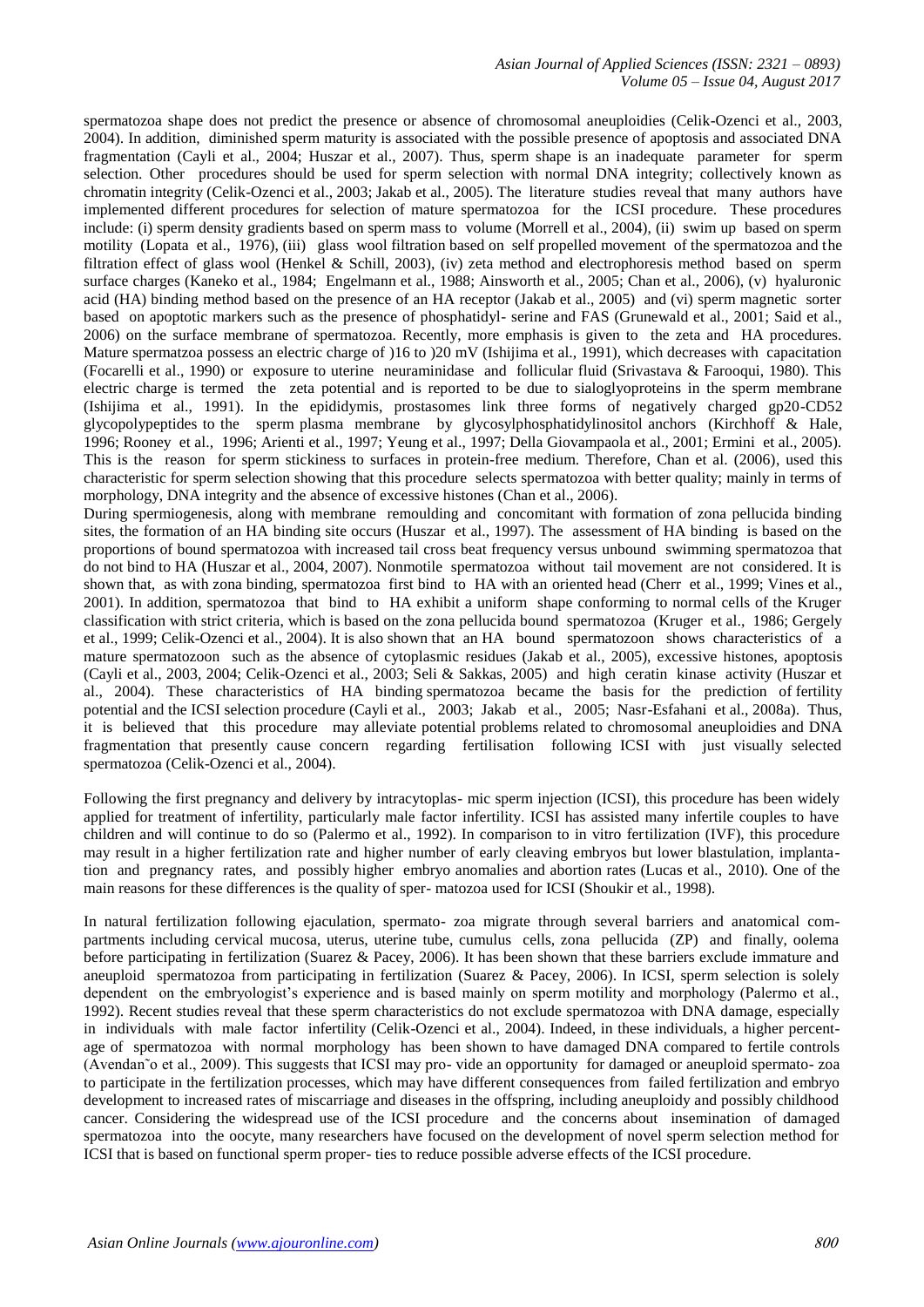# **2. MATERIALS AND METHODS**

the study was approved by the hospital ethics committee. All patients gave their informed consent prior to inclusion in the study. Patients undergoing ICSI cycle were enrolled. The exclusion criterion regarding the wife are as follows: (1) age >38, (2) presence of any uterine anomalies like adenomyosis and fibroids larger than 3 cm in size, (3) any demonstrable hydrosalpinx, (4) moderate and sever endometriosis and (5) 3 or less oocytes at retrieval. 150 patients are prospectively randomized with the help of a computer generated randomization table after oocyte retrieval and were assigned to three groups: the ICSI group, were sperm selection for injection was based on visual assessment, the PICSI group, where sperm are selected based on their ability to bind to HA or the zeta potential group, where sperms are selected upon their surface charges. outcome measures studied are fertilization rate, number of top quality embryos and implantation rate. only fresh embryo transfers are included in the study.

#### **Sperm analysis and sperm processing**

Semen samples were collected from 150 infertile couples. A portion of semen was used for routine semen analysis and the remainder was washed twice with Ham's F10 (Sigma, St. Louis, MO, USA) + FCS10% (Gibco, Paisley, Scotland, UK), diluted to 5 million ml)1 and used for the assessment of sperm morphology according to strict criteria (Kruger et al., 1993). A Makler counting chamber was used for counting spermatozoa. After immobilising the cells with a fixing solution, the count was expressed as million per ml. Motility was evaluated using direct microscopic examination according to WHO criteria (World Health Organiza- tion, 1999) and morphology using Papanicolaou staining technique according to strict criteria (Kruger et al., 1993). All samples were assessed by one trained individual. As adequate amounts of spermatozoa were required for simultaneous analysis of both HA and zeta procedures, semen samples with concentrations lower than 5 million ml)1 and motility of less than 5% were excluded from this study.

#### **Zeta potential sperm processing method**

The zeta method was carried out according to Chan et al., (2006). Briefly, a diluted semen sample was centrifuged and the supernatant was discarded; making sure the minimum amount of medium containing serum remained in the tube. The pellet was subsequently mixed with 1 ml of serum free medium and exposed to a positive surface charge. To induce a positive charge, the tube was placed inside a latex glove to the level of the cap. While grasping the cap, the tube was rotated two or three turns and rapidly pulled out. Each tube was kept at room temperature for 1 min to allow adherence of the charged spermatozoa to the wall of the centrifuge tube. Tubes were held by the cap to avoid grounding of the tube. After 1 min, the tubes were centrifuged at 200 g for 5 min. The medium and pellet were discarded to remove non-adhering sperm and other cells. The tube's surface was washed with 0.2 ml of Ham's F10 + 10 FCS% to neutralise the charge on the tube wall and detach adhering spermatozoa. The collected medium at the bottom of each tube was repipetted and used to rinse the wall of the same tube several times to increase the number of recovered spermatozoa. The results were compared with washed semen samples. To minimise variation, a single trained individual carried out all the procedures. To verify that electrostatic charge was induced during zeta procedure, an electrostatic voltmeter was used (Alpha lab, Salt Lake City, USA).

### **Hyaluronic acid sperm selection**

In the PICSI group, sterile PICSI dishes (Origio MidAtlantic Devices, USA) with three hyaluronan microdots attached to the interior bottom, were used. 10 μL droplets of culture medium (GMOPS, Vitrolife) were placed over the hyaluronan microdots and an elongated 10 μL drop of PVP was made below the drops, before covering the dish with oil. 1-2 μL of sperm suspension was then added to the hyaluronan microdot containing droplets. After 5 min of incubation at 37 °C, HA bound sperm with normal morphology were removed with an injecting micropipette (TPC, Australia) to the adjacent PVP droplet

#### **Susceptibility of spermatozoa to DNA fragmentation: Sperm chromatin dispersion test**

Sperm chromatin dispersion test was carried out according to Nasr-Esfahani et al., (2008a) on diluted semen samples. Slides were horizontally covered with a mix of Wright's staining solution and PBS  $(1:1)$  for 5–10 min with con-tinuous airflow. Slides were briefly washed in tap water and allowed to dry. A minimum of 500 spermatozoa per sample were scored under the 100· objective of the light micro- scope. Five SCD patterns were established. (i) Sperm cells with large halos (SCBH): whose halo width was similar to or higher than the minor diameter of the core. (ii) Sperm cells with medium size halos (SCMH): their halo size was between the large and small halos. (iii) Sperm cells with very small size halo (SCSH): the halo width was similar to or smaller than one-third of the minor diameter of the core. (iv) Sperm cells without a halo (SCWH). (v) Sperm cells without a halo or degraded (DC): similar to (iv) but weakly or irregularly stained. Sperm cells with very small halos, without halos and without halo or degraded contain fragmented DNA were considered as fragmented and finally percentage of DNA fragmentation was determined for each semen sample.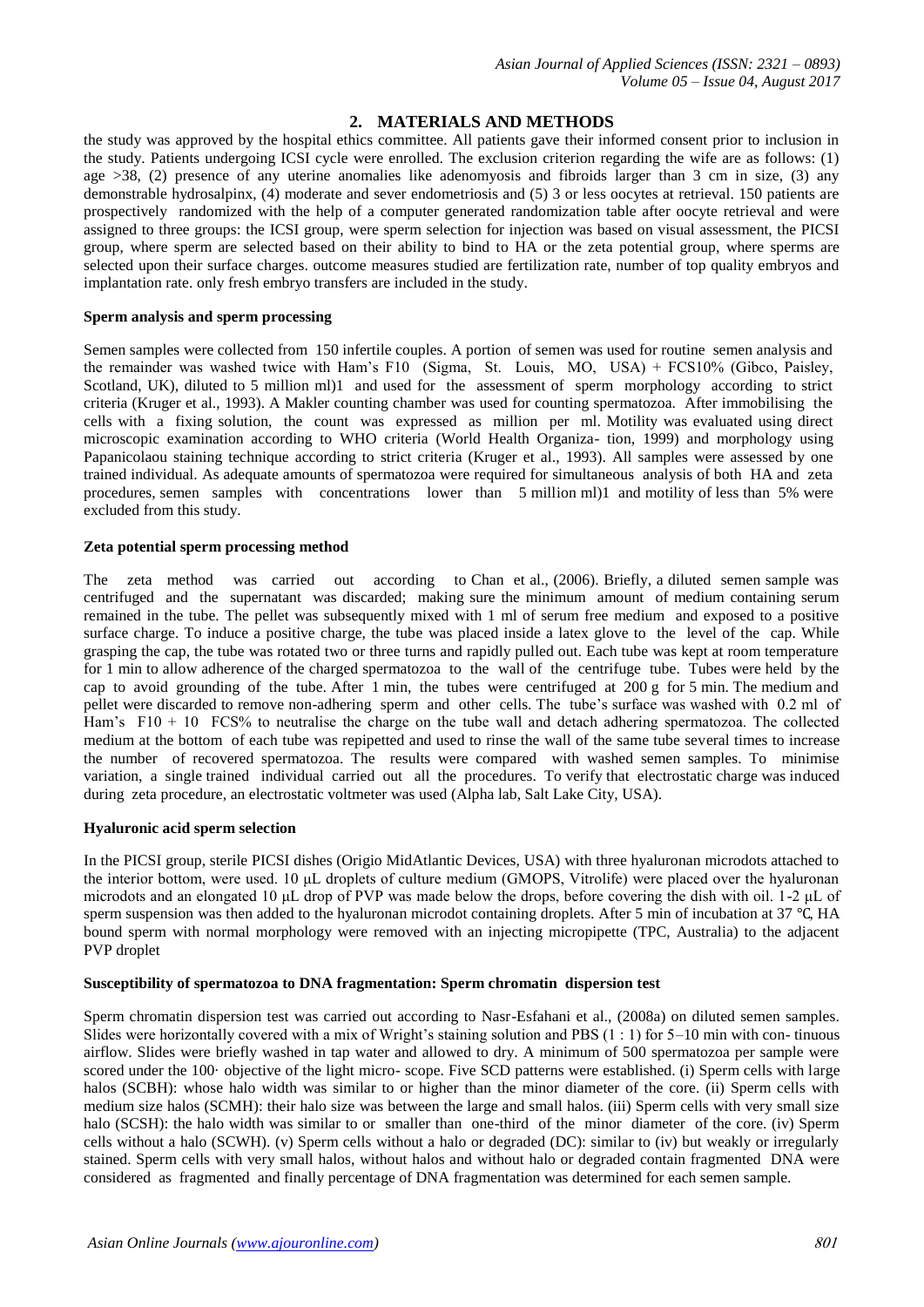#### **Evaluation of efficiency of HA and zeta procedures**

For evaluation of efficiency of the two procedures, the difference between the mean values of sperm normal morphology, CMA3 positivity, DNA fragmentation in neat semen (control) and zeta or HA procedures were calculated and divided by the mean values of the neat semen times 100.

#### **Ovarian stimulation**

Each woman underwent the proper regulation and desensitization of controlled ovarian stimulation (COS) with various protocols of Gonadotropin releasing hormone (GnRH) agonist and Follicle stimulating hormone (FSH) during luteal phase. The follicular growth was monitored by using vaginal ultrasonography and detection of serum estradiol (E2) levels.

## **Oocyte retrieval, ICSI and embryo culture**

Retrieval of oocytes is carried out by ultrasound-guided trans-vaginal aspiration, 36 hours after HCG administration. Follicular fluid is examined under microscope equipped with a heated stage for proper handling of oocytes at 37ºC. The oocytes retrieved are in the form of oocyte-corona-cumulus complexes. The cumulus cells are Graafian follicular cells that surround and nourish the oocyte during its development in the ovary. The innermost layer of cumulus cells, immediately adjacent to the zona pellucida, is called corona radiata. Corona radiata and cumulus cells maintain their contact with the oocyte at the time of ovulation, during a normal menstrual cycle, or after withdrawal by aspiration, in hormonally stimulated assisted reproduction cycles. The cumulus-corona mass has a fluffy appearance around the oocytes. The oocytes surrounded by a compacted mass of granulosa cells which holds the oocyte in the germinal vesicle (GV) stage (Rienzi, et al., 2008).

The identified oocyte-corona-complex are selected and transferred to 4-(2-hydroxyethyl)-1-piperazineethane sulfonic acid (HEPES)-buffered culture medium in order to maintain the appropriate PH. Preparation of the retrieved mature oocytes should be carried out under conditions of constant PH of 7.3 and stable temperature of 37ºC. After collection, oocytes are denuded enzymatically by brief exposure and continuous pipetting on hyaluronidase enzyme. The corona cells are completely removed by pipetting through micropipettes. The mature metaphase II oocytes (MII) are then determined by the presence of the first polar body. ICSI is performed on mature oocytes using fresh sperms. Most of the procedures are performed with CO2-equilibrated culture media under paraffin/ mineral oil that prevents the evaporation of the media and minimize the fluctuations of both the PH and the temperature. After ICSI, the injected oocytes are cultured in 20µl drops of culture media under paraffin/ mineral oil in 6.0% CO2 incubator at 37ºC.

## **Fertilization Check**

Fertilization is assessed on day one, approximately 17-19 hours after sperm micro-injection, and the normal fertilization is determined by the presence of two pronuclei and two polar bodies.

Normally fertilized oocytes should be spherical and have two polar bodies and two pronuclei (2PN). PNs should be juxtaposed, approximately the same size, centrally positioned in the cytoplasm with two distinctly clear, visible membranes (Tesarik and Greco, 1999; Tesarik et al., 2000; Scott, 2003).

#### **The defined normal zygotes are grouped into two categories:**

Group (1): Contains a number of normal zygotes that will be cryopreserved using the vitrification technique.

Group (2): Zygotes of this group are allowed to resume their divisions in the same culture conditions 44hours microinjection (day-2) forming 4-cell embryo with equal blastomeres and no fragmentations [small portions of cytoplasm enclosed by a cell memberane but usually not containing DNA are often formed during cell division. Fragmentation is therefore is defined as the presence of anucleate structures of blastomeric origin (Keltz et al., 2006)] before the embryos are cryopreserved using the same vitrification technique.

# **3. STATISTICAL ANALYSIS**

 Data was statistically analysed using IBM-SPSS version 20. One way analysis of variance (ANOVA) was applied to estimate the effect of the applied techniques on the studied parameters. The results were expressed as mean ± standard error of mean.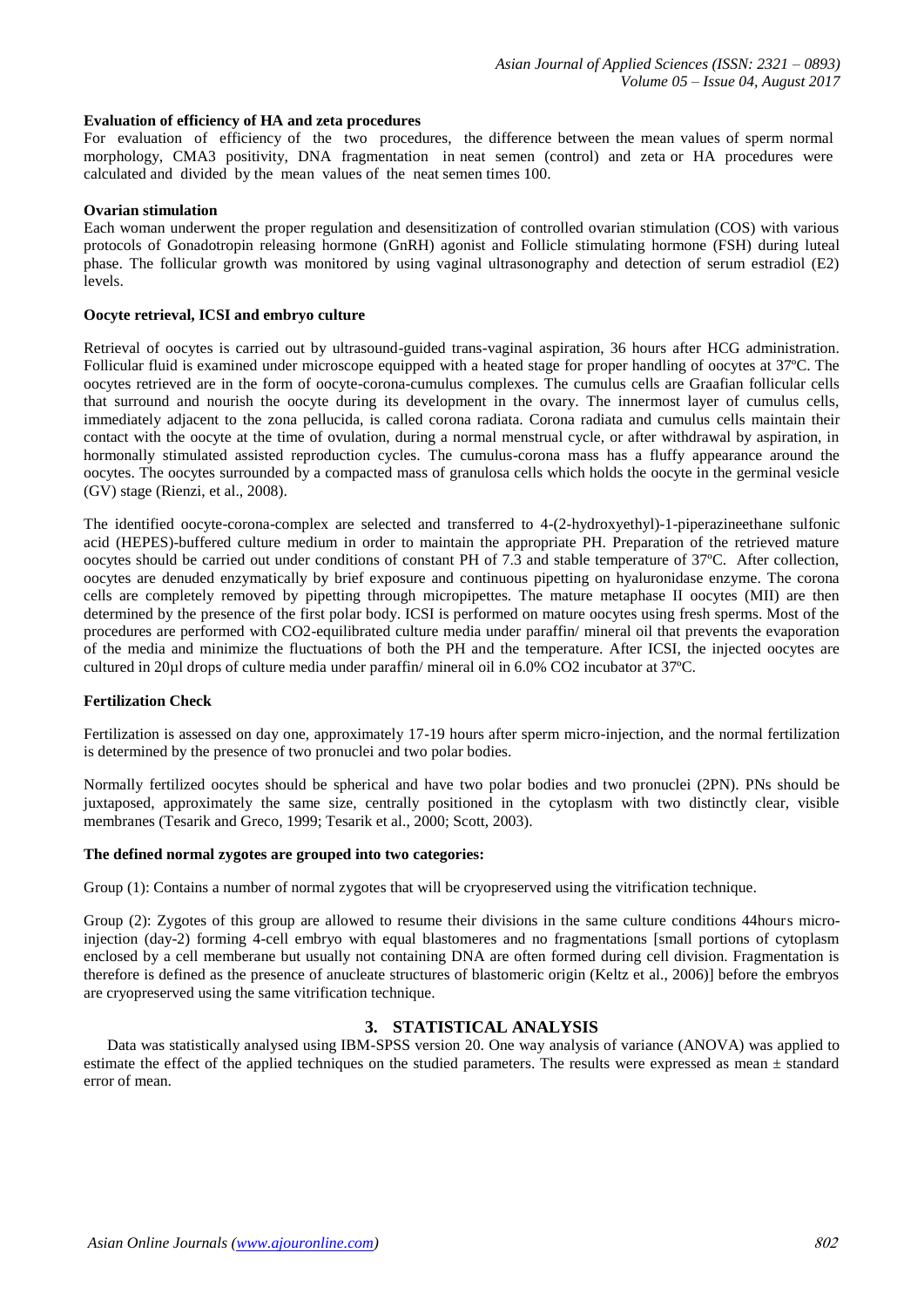# **4. RESULTS**

Table 1. One way-ANOVA to test the effect of the applied technique on the DFI, number of oocytes retrieved, FR and top quality embryos.

| Parameter               | Source         | Sum of square | Degree of freedom | Mean square | Fcalculated | P-Value |
|-------------------------|----------------|---------------|-------------------|-------------|-------------|---------|
| DFI                     | Between Groups | 0.17          |                   | 0.09        | 0.00        | > 0.05  |
|                         | Within Groups  | 19758.63      | 102               | 193.71      |             |         |
|                         | Total          | 19758.80      | 104               |             |             |         |
| Number of Oocytes       | Between Groups | 55.94         | 2                 | 27.97       | 1.234       | > 0.05  |
|                         | Within Groups  | 2312.69       | 102               | 22.67       |             |         |
|                         | Total          | 2368.63       | 104               |             |             |         |
| FR(%)                   | Between Groups | 46.42         | 2                 | 23.21       | 1.846       | > 0.05  |
|                         | Within Groups  | 1282.34       | 102               | 12.57       |             |         |
|                         | Total          | 1328.76       | 104               |             |             |         |
| Top quality embryos     | Between Groups | 101.80        | $\overline{c}$    | 50.90       | 7.229       | < 0.01  |
|                         | Within Groups  | 718.16        | 102               | 7.04        |             |         |
|                         | Total          | 819.96        | 104               |             |             |         |
| Still birth rate $(\%)$ | Between Groups | 0.501         | $\overline{c}$    | 0.251       | 1.008       | > 0.05  |
|                         | Within Groups  | 25.346        | 102               | 0.248       |             |         |
|                         | Total          | 25.848        | 104               |             |             |         |

P>0.05: insignificant effect; P<0.01: significant effect at  $\alpha$  = 0.01.

According to one way ANOVA, all the studied parameters were insignificantly differed among the applied techniques except in the top quality embryo rate was markedly differed (Table1).

Table 2. The female age, DFI, number of oocytes retrieved, FR and top quality embryos of control, zeta-processed and hyalurenase groups.

| Parameter                   | Control<br>$(n=35)$         | Zeta-processed<br>$(n=40)$    | Hyalurenase<br>$(n=30)$      |
|-----------------------------|-----------------------------|-------------------------------|------------------------------|
| Female age (years)          | $29.09 \pm 1.06^{\circ}$    | $27.83 \pm 0.99^{\circ}$      | $28.03 \pm 1.12^{\circ}$     |
| <b>DFI</b>                  | $42.74 \pm 2.43^{\circ}$    | $42.83 \pm 2.08^{\circ}$      | $42.83 \pm 2.62^{\circ}$     |
| Number of oocytes retrieved | $12.49 \pm 0.92^{\text{a}}$ | $11.78 \pm 0.72$ <sup>a</sup> | $10.63 \pm 0.76^{\circ}$     |
| FR (%)                      | $7.43 \pm 0.63^{\circ}$     | $8.80 \pm 0.60^{\text{a}}$    | $7.43 \pm 0.52$ <sup>a</sup> |
| Top quality embryos (%)     | $3.74 \pm 0.39^{\circ}$     | $6.08 \pm 0.48$ <sup>b</sup>  | $5.10 \pm 0.45^{\rm b}$      |
| Still birth rate $(\%)$     | 13/35 (37.1%) <sup>a</sup>  | 21/40 (52.5%) <sup>a</sup>    | 12/30 (40%) <sup>a</sup>     |

In each row, the mean values marked with the same superscript letter are similar (insignificant,  $P > 0.05$ ) whereas those with different ones are significantly differed (P<0.05).

In (Table2), Female age, DFI, Number of oocytes retrieved, FR(%) and, Still birth rate(%) showed homogenity among all the studied techniques.

The top quality embryo(%) in the Zeta processed group was in significantly higher than in the Hyalurenase group,but significantly higher than the Control group (Table2)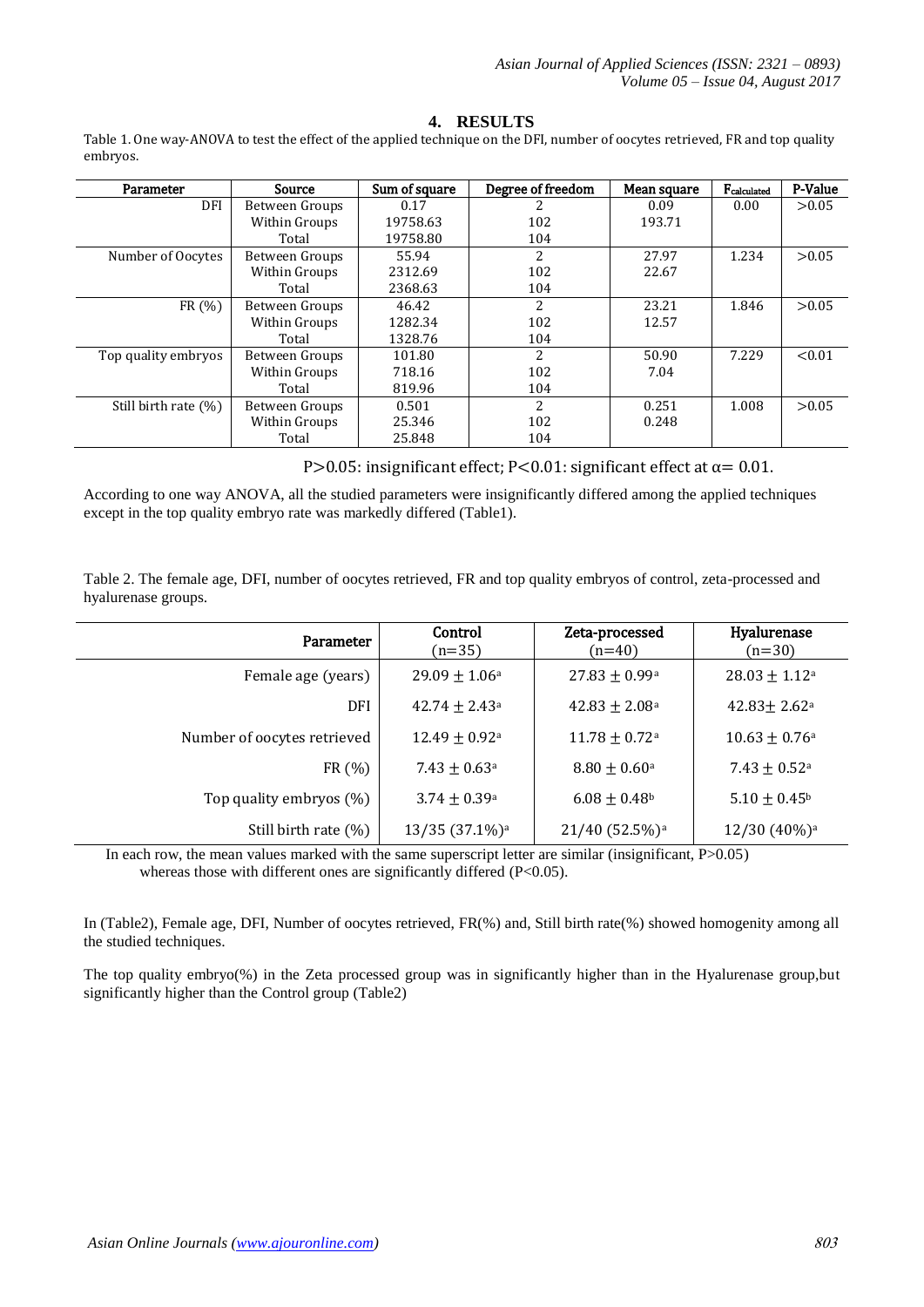

Figure 1. Relationship between the number of retrieved oocytes and the FR in normal (A), hyalurenase (B) and zeta processed (C) groups. r: correlation coefficient.

The Number of oocytes showed positive correlation within the FR(%) in all the standard group (Figure 1)



Figure 2. Relationship between the DFI and the top quality embryos (%)in normal (A), hyalurenase (B) and zeta processed (C) groups.

The DFI showed negative correlation within top quality embryos in all the standard group (Figure 2)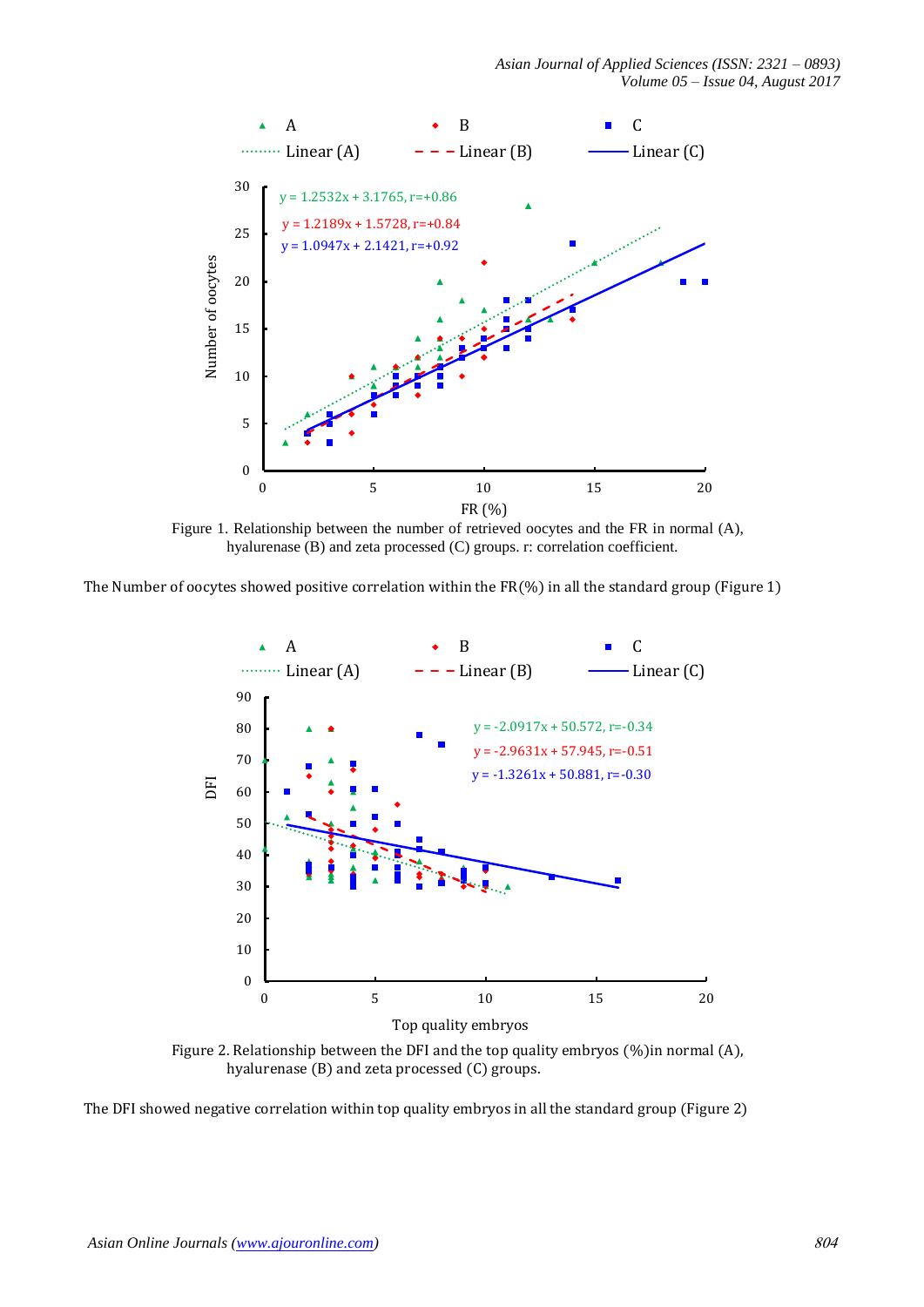

Figure 3. Relationship between the FR and the top quality embryos  $(\%)$  in normal  $(A)$ , hyalurenase (B) and zeta processed (C) groups.

The FR showed positive correlation within the top quality embryo in all the standard group (Figure 3).



Figure 4. Relationship between the number of retrieved oocytes and the age of females in normal (A), hyalurenase (B) and zeta processed (C) groups.

## **5. DISCUSSION**

Due to concern about the quality of spermatozoa used for ICSI, much effort has been put into sperm selection procedures. Sperm selection procedures used in this study were the zeta and HA methods. Results of the current study showed that the zeta method was highly effective in terms of recovering spermatozoa with normal morphology, intact DNA and normal amounts of protamine. The efficiency of the zeta procedure relative to normal semen for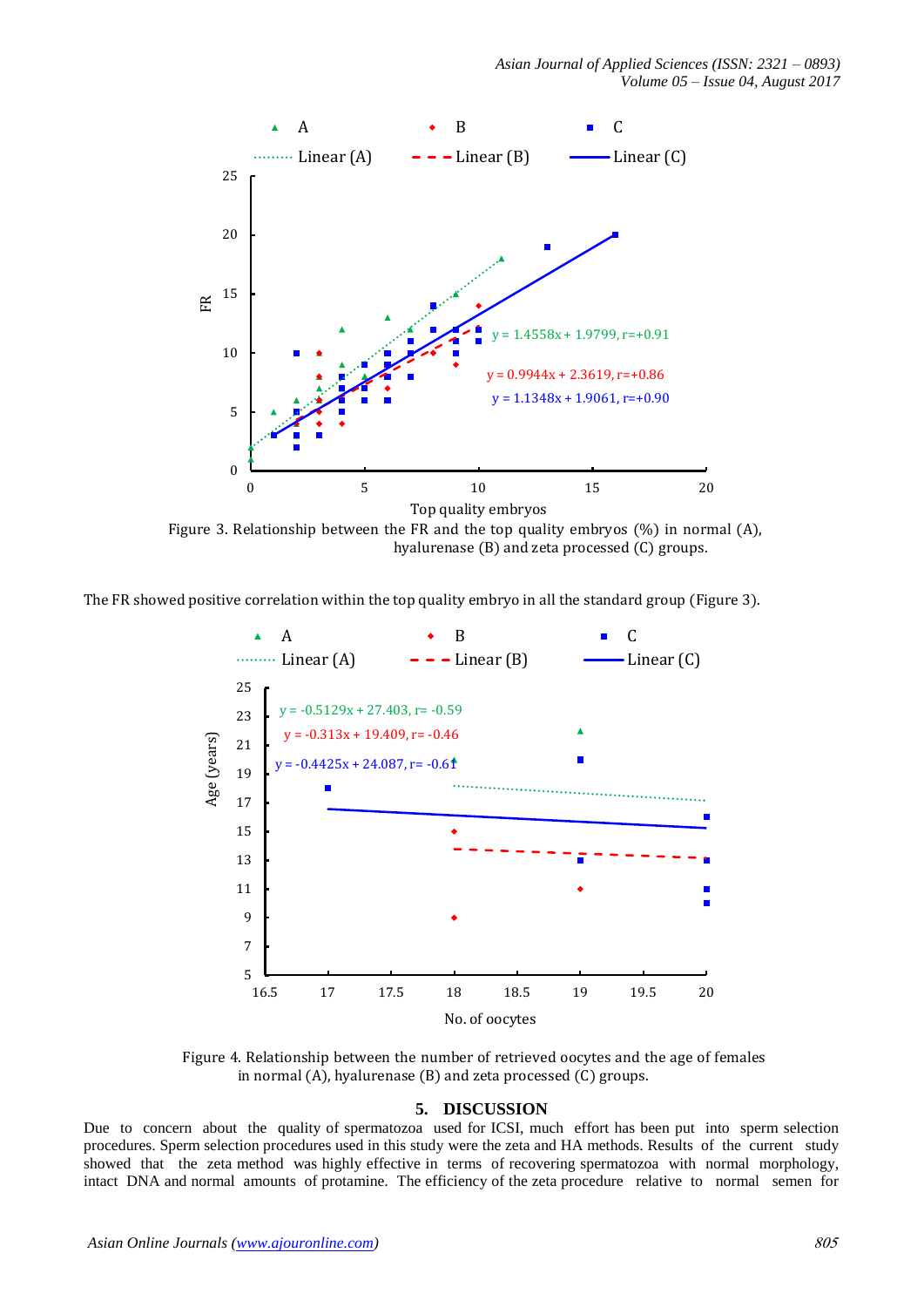morphology, DNA integrity and protamine content was 67%, 44.6% and 13.1%, respectively. The recovery rate of spermatozoa after the Zeta method was similar to the recovery rate reported by Chan et al., (2006) (data not shown).

The results of the current study also revealed that sper- matozoa selected using HA procedure had significantly reduced amounts of protamine deficient spermatozoa. This, in turn, reflected the fact that selected spermatozoa had reduced amounts of excessive histone and possibly normally compacted chromatin (Cayli et al., 2003). In addition, spermatoza selected using HA procedure showed significantly lower levels of morphological anom- alies when compared with neat semen. However, DNA fragmentation was insignificantly reduced. The efficiency of the HA procedure relative to normal semen for mor- phology, DNA integrity and protamine content was 95%, 5.9% and 19.1%, respectively.

Comparison of the results between HA, and zeta methods revealed that both procedures significantly reduced morphological anomalies; but the HA procedure selected spermatozoa with significantly lower morphologi- cal anomalies than the zeta procedure. Protamine defi- ciency, an indicator of chromatin maturity, was also assessed in this study. The results revealed that both procedures were efficient in terms of spermatozoa selec- tion for protamine deficiency, but there was no significant difference between the two procedures. However, the results of SCD test revealed that zeta method was able to select higher percentage of spermatozoa with intact DNA, in comparison with HA procedure.

The difference observed between the zeta method and HA procedure can be due to differences in the mecha- nism of sperm selection. Zeta procedure selects spermato- zoa with respect to membrane surface charges or zeta potential while the HA procedure selects spermatozoa in a receptor-mediated manner. Zeta potential is likely to be induced by several surface glycoproteins, one of which is PH-20 – a receptor for HA. Therefore, a wider spectrum of functional glycoproteins may be involved in sperm selection in the zeta procedure. The fact that the HA procedure is a better selection procedure to recover spermatozoa with normal morphology could be explained by concomitant formation of HA receptors on a normal spermatozoon and membrane remoulding during sperm maturation. Although the efficiency of this procedure to recover spermatozoa with normal protamine content is not different between the two procedures, the zeta method appears to be more efficient for selecting sperma- tozoa with low DNA fragmentation when compared with HA procedure. This difference could again be due to the functional difference between zeta and HA procedures.

Analysis of correlation between semen parameters with DNA integrity and protamine deficiency, like the previous studies, reveals a significant positive correlation between sperm morphology and protamine deficiency (Nasr-Esfahani et al., 2001, 2008b; Razavi et al., 2003). This result emphasises that spermatozoa with normal morphology are more likely to have proper protamine content. Furthermore, DNA fragmentation is correlated to protamine deficiency, indicating that protamine defi- cient spermatozoa are prone to DNA damage (Tavalaee et al., 2008) (Table 2).

In this study, HA slides have been used. However, for ICSI, there are FDA approved dishes which can be used for sperm selection. Furthermore, due to the experimental design of this study, a substantial number of spermatozoa were required; therefore semen samples with density of higher than 5 million spermatozoa per ml were used. Considering the higher presence of sperm anomalies in semen samples with lower than 5 million, this could sug- gest that the two procedures might be more useful in ICSI patients with lower than 5 million spermatozoa per ml. Furthermore, each method has its own limitations. Both procedures are required to be carried out as soon as possible upon separation of spermatozoa from the semi- nal plasma, as surface marker changes take place with capacitation (Focarelli et al., 1990). HA procedure can only be performed on semen samples with some degree of motility, while zeta may be able to separate normal spermatozoa irrespective of sperm motility but may be limited to sperm count. In addition, we recommend that clinical efficiency of these methods in ICSI procedures should be investigated.

# **6. REFERENCES**

- Ai L, Liu SY, Huang J, Chen SW, Liu J & Zhong Y. (2010) Intracyto- plasmic morphologically selected sperm injection of testicular sperm: clinical outcome in azoospermia patients. Zhonghua Nan Ke Xue 16, 826–829.
- Ainsworth C, Nixon B, Aitken RJ (2005) Development of a novel electrophoretic system for the isolation of human spermatozoa. Hum Reprod 20:2261–2270.
- Ainsworth C, Nixon B, Jansen RP & Aitken RJ. (2007) First recorded pregnancy and normal birth after ICSI using electrophoretically iso- lated spermatozoa. Hum Reprod 22, 197–200.
- Antinori M, Licata E, Dani G, Cerusico F, Versaci C, d'Angelo D & Antinori S (2008) Intracytoplasmic morphologically selected sperm injection: a prospective randomized trial. Reprod Biomed Online 16,835– 841.
- Arienti G, Carlini E, Palmerini CA (1997) Fusion of human sperm to prostasomes at acidic pH. J Membr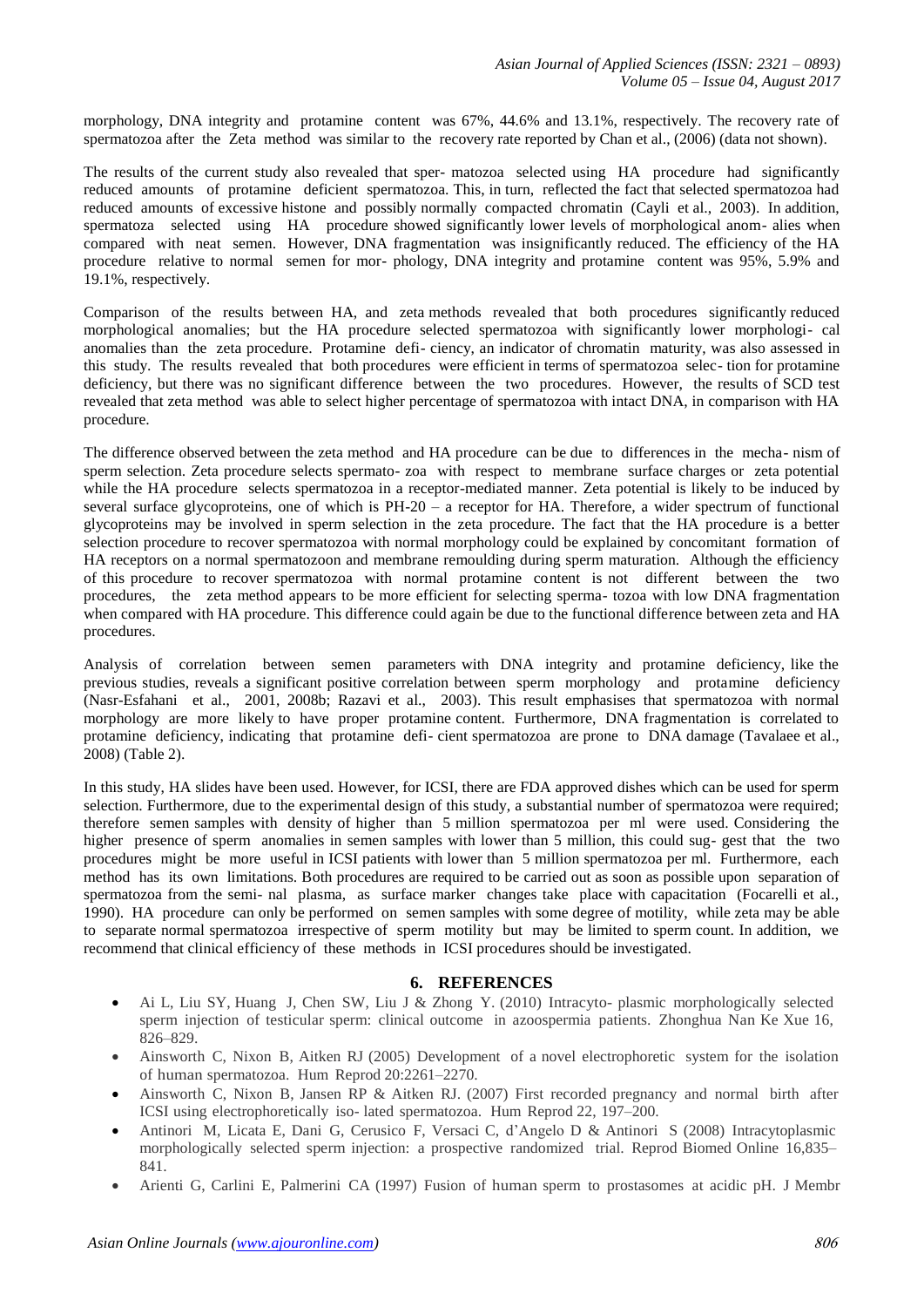Biol 155:89–94.

- Avendan˜ o C, Franchi A, Taylor S, Morshedi M, Bocca S & Oehninger S. (2009) Fragmentation of DNA in morphologically normal human spermatozoa. Fertil Steril 91, 1077–1084.
- Balaban B, Yakin K, Alatas C, Oktem O, Isiklar A & Urman B. (2011) Clinical outcome of intracytoplasmic injection of spermatozoa morphologically selected under high magnification: a prospective randomized study. Reprod Biomed Online 22, 472–476.
- Bartoov B, Berkovitz A, Eltes F (2001) Selection of spermato- zoa with normal nuclei to improve the pregnancy rate with intracytoplasmic sperm injection. N Engl J Med 345:1067–1068.
- Bartoov B, Berkovitz A, Eltes F, Kogosowski A, Menezo Y, Barak Y (2002) Real-time fine morphology of motile human sperm cells is associated with IVF-ICSI outcome. J Androl 23:1–8.
- Bartoov B, Berkovitz A, Eltes F, Kogosovsky A, Yagoda A, Lederman H, Artzi S, Gross M, Barak Y (2003) Pregnancy rates are higher with intracytoplasmic morphologically selected sperm injection than with conventional intracyto- plasmic injection. Fertil Steril 80:1413–1419.
- Bastiaan HS, Windt ML, Menkveld R, Kruger TF, Oehninger S & Fran- ken DR. (2003) Relationship between zona pellucida-induced acro- some reaction, sperm morphology, sperm-zona pellucida binding, and in vitro fertilization. Fertil Steril 79, 49–55.
- Berkovitz A, Eltes F, Yaari S, Katz N, Barr I, Fishman A, Bartoov B (2005) The morphological normalcy of the sperm nucleus and pregnancy rate of intracytoplasmic injection with morphologically selected sperm. Hum Reprod 20:185–190.
- Berkovitz A, Eltes F, Lederman H, Peer S, Ellenbogen A, Feldberg B, Bartoov B (2006) How to improve IVF-ICSI out- come by sperm selection. Reprod Biomed Online 12:634–638.
- Black M, Liu de Y, Bourne H & Baker HW. (2010) Comparison of outcomes of conventional intracytoplasmic sperm injection and intracytoplasmic sperm injection using sperm bound to the zonapel- lucida of immature oocytes. Fertil Steril 93, 672–674.
- Casper RF, Meriano JS, Jarvi KA, Cowan L & Lucato ML. (1996) The hypo-osmotic swelling test for selection of viable sperm for intracy- toplasmic sperm injection in men with complete asthenozoospermia. Fertil Steril 65, 972–976.
- Cayli S, Jakab A, Ovari L (2003) Biochemical markers of sperm function: male fertility and sperm selection for ICSI. Reprod Biomed Online 7:462–468.
- Cayli S, Sakkas D, Vigue L, Demir R, Huszar G (2004) Cellular maturity and apoptosis in human sperm: creatine kinase, caspase-3 and Bcl-XL levels in mature and diminished maturity sperm. Mol Hum Reprod 10:365–372.
- Celik-Ozenci C, Catalanotti J, Jakab A, Aksu C, Ward D, Bray-Ward P, Demir R, Huszar G (2003) Human sperm maintain their shape following decondensation and denatur- ation for fluorescent in situ hybridization: shape analysis and objective morphometry. Biol Reprod 69:1347–1355.
- Celik-Ozenci C, Jakab A, Kovacs T, Catalanotti J, Demir R, Bray-Ward P, Ward D, Huszar G (2004) Sperm selection for ICSI: shape properties do not predict the absence or presence of numerical chromosomal aberrations. Hum Reprod 19:2052–2059.
- Chan PJ, Jacobson JD, Corselli JU, Patton WC (2006) A sim- ple zeta method for sperm selection based on membrane charge. Fertil Steril 85:481–486.
- Check JH, Katsoff D, Check ML, Choe JK & Swenson K. (2001) In vitro fertilization with intracytoplasmic sperm injection is an effective therapy for male factor infertility related to subnormal hypo-osmotic swelling test scores. J Androl 22, 261–265.
- Cherr GN, Yudin AI, Li MW (1999) Hyaluronic acid and the cumulus extracellular matrix induce increases in intracellular calcium in macaque sperm via the plasma membrane protein PH-20. Zygote 7:211–222.
- Cherr GN, Yudin AI & Overstreet JW. (2001) The dual functions of GPI-anchored PH-20: hyaluronidase and intracellular signaling. Matrix Biol 20, 515–525.
- De Vanté ryArrighi C, Lucas H, Chardonnens D & de Agostini A. (2009) Removal of spermatozoa with externalized phosphatidylser- ine from sperm preparation in human assisted medical procreation: effects on viability, motility and mitochondrial membrane potential. Reprod Biol Endocrinol 7, 1.
- De Vos A, Van De Velde H, Joris H, Verheyen G, Devroey P & Van Steirteghem A. (2003) Influence of individual sperm morphology on fertilization, embryo morphology, and pregnancy outcome of intracytoplasmic sperm injection. Fertil Steril 79, 42–48.
- Deemeh MR, Tavalaee M, Ahmadi SM, Kalantari SA, Alavi Nasab SV, Najafi MH & Nasr Esfahani MH. (2010) The first report of successfully pregnancy after ICSI with combined DGC ⁄ Zeta sperm selection procedure in a couple with eleven repeated fail IVF ⁄ ICSI cycles. IJFS 4, 41–43.
- Della Giovampaola C, Flori F, Sabatini L, Incerti L, La Sala GB, Rosati F, Focarelli R (2001) Surface of human sperm bears three differently charged CD52 forms, two of which remain tably bound to sperm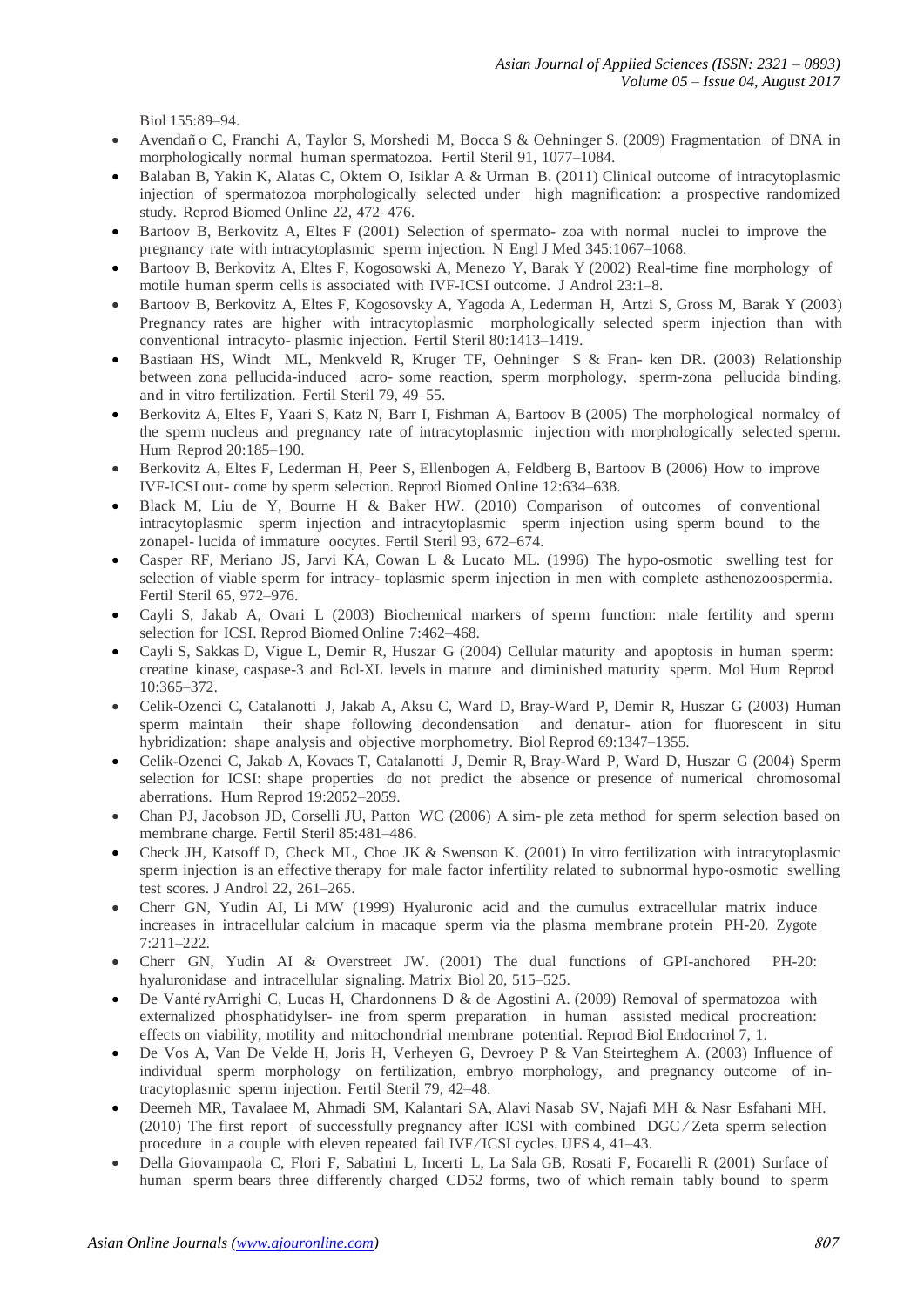after capacitation. Mol Reprod Dev 60:89–96.

- Dirican EK, Ozgün OD, Akarsu S, Akin KO, Ercan O, Uğurlu M, Camsari C, Kanyilmaz O, Kaya A & Unsal A. (2008) Clinical out- come of magnetic activated cell sorting of non-apoptotic spermato- zoa before density gradient centrifugation for assisted reproduction. J Assist Reprod Genet 25, 375–381.
- Drobnis EZ, Zhong CQ & Overstreet JW. (1991) Separation of cryop- reserved human semen using Sephadex columns, washing, or Percoll gradients. J Androl 12, 201–208.
- Edwards RG, Bavister BD & Steptoe PC. (1969) Early stages of fertil- ization in vitro of human oocytes matured in vitro. Nature 221, 632–635.
- Engelmann U, Krassnigg F, Schatz H, Schill WB (1988) Separation of human X and Y spermatozoa by free-flow electrophoresis. Gamete Res 19:151–160.
- Ermini L, Secciani F, La Sala GB, Sabatini L, Fineschi D, Hale G, Rosati F (2005) Different glycoforms of the human GPI-anchored antigen CD52 associate differently with lipid microdomains in leukocytes and sperm membranes. Biochem Biophys Res Commun 338:1275–1283.
- Fleming SD, Ilad RS, Griffin AM, Wu Y, Ong KJ, Smith HC & Ait- ken RJ. (2008) Prospective controlled trial of an electrophoretic method of sperm preparation for assisted reproduction: comparison with density gradient centrifugation. Hum Reprod 23, 2646– 2651.
- Focarelli R, Rosati F, Terrana B (1990) Sialyglycoconjugates release during in vitro capacitation of human spermatozoa. J Androl 11:97–104.
- Franken DR & Bastiaan HS. (2009) Can a cumulus cell complex be used to select spermatozoa for assisted reproduction? Andrologia 41, 369–376.
- Franken DR & Oehninger S. (2006) The clinical significance of sperm- zona pellucida binding: 17 years later. Front Biosci 11, 1227–1233.
- Gergely A, Kovanci E, Senturk L (1999) Morphometrical assessment of mature and diminished maturity human spermatozoa: sperm regions that reflect differences in matu- rity. Hum Reprod 14:2007–2014.
- Gianaroli L, Magli MC, Cavallini G, Crippa A, Nadalini M, Bernardini L, MenchiniFabris GF, Voliani S & Ferraretti AP. (2005) Frequency of aneuploidy in sperm from patients with extremely severe male factor infertility. Hum Reprod 20, 2140–2152.
- Gianaroli L, Magli MC, Collodel G, Moretti E, Ferraretti AP & Baccetti B. (2008) Sperm head's birefringence: a new criterion for sperm selection. Fertil Steril 90, 104–112.
- Gianaroli L, Magli MC, Ferraretti AP, Crippa A, Lappi M, Capitani S
- & Baccetti B. (2010) Birefringence characteristics in sperm heads allow for the selection of reacted spermatozoa for intracytoplasmic sperm injection. Fertil Steril 93, 807–813.
- Glander HJ & Schaller J. (1999) Binding of annexin V to plasma membranes of human spermatozoa: a rapid assay for detection of membrane changes after cryostorage. Mol Hum Reprod 5, 109–115.
- Grunewald S, Paasch U, Glander HJ (2001) Enrichment of non-apoptotic human spermatozoa after cryopreservation by immunomagnetic cell sorting. Cell Tissue Bank 2:127–133.
- Hazout A, Dumont-Hassan M, Junca AM, Cohen Bacrie P & Tesarik J. (2006) High-magnification ICSI overcomes paternal effect resistant to conventional ICSI. Reprod Biomed Online 12, 19–25.
- Henkel RR, Schill WB (2003) Sperm preparation for ART. Reprod Biol Endocrinol 14:108.
- Hong SJ, Chiu PC, Lee KF, Tse JM, Ho PC & Yeung WS. (2004) Establishment of a capillary-cumulus model to study the selection of sperm for fertilization by the cumulus oophorus. Hum Reprod 19, 1562– 1569.
- Huszar G, Ozenci CC, Cayli S, Zavaczki Z, Hansch E & Vigue L. (2003) Hyaluronic acid binding by human sperm indicates cellular maturity, viability, and unreacted acrosomal status. Fertil Steril 79, 1616– 1624.
- Huszar G, Sbracia M, Vigue L, Miller DJ, Shur BD (1997) Sperm plasma membrane remodeling during spermiogenetic maturation in men: relationship among plasma membrane beta1,4-galactosyltransferase, cytoplasmic creatine phospho- kinase, and creatine hosphokinase isoform ratios. Biol Reprod 56:1020– 1024
- Huszar G, Celik-Ozenci C, Cayli S, Kovacs T, Vigue L, Kovanci E (2004) Semen characteristics after overnight shipping: preservation of sperm concentrations, HspA2 ratios, CK activity, cytoplasmic retention, chromatin matu- rity, DNA integrity, and sperm shape. J Androl 25:593–604.
- Huszar G, Jakab A, Sakkas D, Ozenci CC, Cayli S, Delpiano E, Ozkavukcu S (2007) Fertility testing and ICSI sperm selection by hyaluronic acid binding: clinical and genetic aspects. Reprod Biomed Online 14:650–663.
- Ishijima SA, Okuno M, Mohri H (1991) Zeta potential of human X- and Y-bearing sperm. Int J Androl 14:340–347.
- Jakab A, Sakkas D, Delpiano E, Cayli S, Kovanci E, Ward D, Revelli A, Huszar G (2005) Intracytoplasmic sperm injection: a novel selection method for sperm with normal frequency of chromosomal aneuploidies.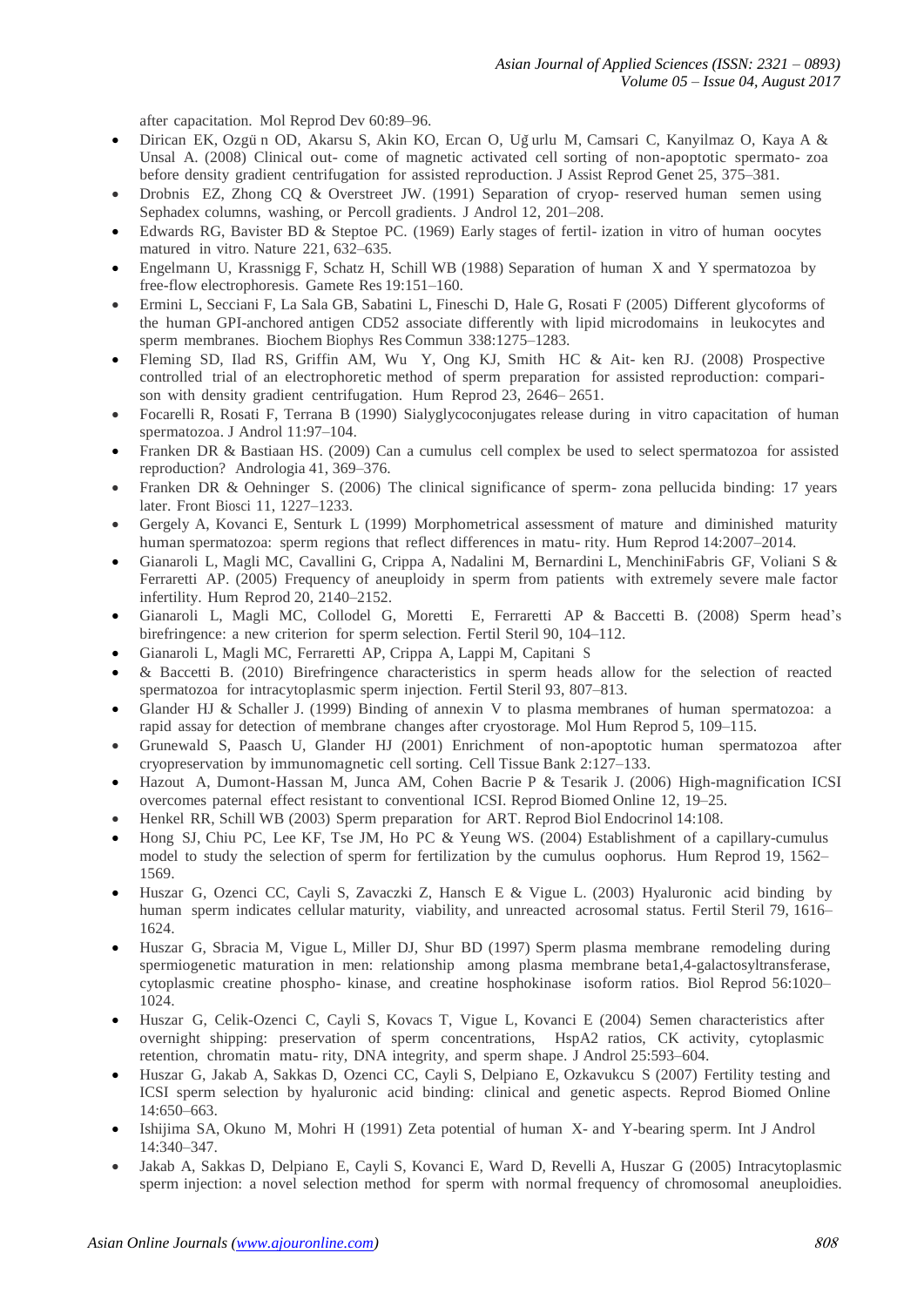Fertil Steril 84:1665–1673.

- Janssens R, Verheyen G & Bocken G. (2006) Use of PICSI Dishes for Sperm Selection in Clinical ICSI Practice: Results of a Pilot Study. Abstracts of Annual Meeting of the Belgian Society Reproductive Medicine.
- Kaneko S, Oshio S, Kobayashi T, Iizuka R, Mohri H (1984) Human X- and Y-bearing sperm differ in cell surface sialic acid content. Biochem Biophys Res Commun 124:950–955.
- Kang JH & Park J. (2005) Cell separation technology. APBMT 9, 1139–2005.
- Khajavi NA, Razavi Sh, Mardani M, Tavalaee M, Deemeh MR & Nasr- Esfahani MH. (2009) Can Zeta sperm selection method, recover sperm with higher DNA integrity compare to density gradient centrifugation? IJRM 7, 73–77.
- Kheirollahi-Kouhestani M, Razavi S, Tavalaee M, Deemeh MR, Marda- ni M, Moshtaghian J & Nasr-Esfahani MH. (2009) Selection of sperm based on combined density gradient and Zeta method may improve ICSI outcome. Hum Reprod 24, 2409–2416.
- Kirchhoff C, Hale G (1996) Cell-to-cell transfer of glycosyl- phosphatidylinositol-anchored membrane proteins during sperm maturation. Mol Hum Reprod 2:177–184.
- Kordus RJ, Price RL, Davis JM & Whitman-Elia GF. (2008) Success- ful twin birth following blastocyst culture of embryos derived from the immotile ejaculated spermatozoa from a patient with primary ciliary dyskinesia: a case report. J Assist Reprod Genet 25, 437–443.
- Kruger TF, Menkveld R, Stander FS, Lombard CJ, Van der Merwe JP, van Zyl JA, Smith K (1986) Sperm morphologic features as a prognostic factor in in vitro fertilization. Fertil Steril 46:1118–1123.
- Kruger TF, DuToit TC, Franken DR, Acosta AA, Oehninger SC, Menkveld R, Lombard CJ (1993) A new computerized method of reading sperm morphology (strict criteria) is as efficient as technician reading. Fertil Steril 59:202–209.
- Liu DY, Garrett C & Baker HW. (2003) Low proportions of sperm can bind to the zona pellucida of human oocytes. Hum Reprod 18, 2382–2389.
- Liu F, Qiu Y, Zou Y, Deng ZH, Yang H & Liu de Y. (2011) Use of zona pellucida-bound sperm for intracytoplasmic sperm injection produces higher embryo quality and implantation than conventional intracytoplasmic sperm injection. Fertil Steril 95, 815–818.
- Lopata A, Patullo MJ, Chang A, James B (1976) A method for collecting motile spermatozoa from human semen. Fertil Steril 27:677–684.
- Lucas H, Lammers J, Pfeffer J, Aknin I, Carre´ -Pigeon F, Jafou N, Pau- lus JM & Sifer C. (2010) Conventional IVF versus ICSI in sibling oocytes: A French experience analysis for BLEFCO. Gynecol Obstet Fertil 38, 515–520.
- Mahadevan M & Baker G. (1984) Assessment and preparation of semenfor in vitro fertilization. In: Clinical In Vitro Fertilization (eds C Wood & A Trounson), pp. 83–97. Springer-Verlag, Berlin, Germany.
- Mauri AL, Petersen CG, Oliveira JB, Massaro FC, Baruffi RL & Franco JG Jr. (2010) Comparison of day 2 embryo quality after conven- tional ICSI versus intracytoplasmic morphologically selected sperm injection (IMSI) using sibling oocytes. Eur J Obstet Gynecol Reprod Biol 150, 42–46.
- Morrell JM, Moffatt O, Sakkas D, Manicardi GC, Bizzaro D, Tomlinson M, Nilsson H, Holmes PV (2004) Reduced senescence and retained nuclear DNA integrity in human spermatozoa prepared by density gradient centrifugation. J Assist Reprod Genet 21:217–222.
- Nadalini M, Tarozzi N, Distratis V, Scaravelli G & Borini A. (2009) Impact of intracytoplasmic morphologically selected sperm injection on assisted reproduction outcome: a review. Reproductive Bio Medi- cine Online 3, 45–55.
- Nagy ZP, Liu J, Joris H, Verheyen G, Tournaye H, Camus M, Derde MC, Devroey P & Van Steirteghem AC. (1995) The result of in- tracytoplasmic sperm injection is not related to any of the three basic sperm parameters. Hum Reprod 10, 1123–1129.
- Nasr-Esfahani MH, Razavi S, Mardani M (2001) Relation between different human sperm nuclear maturity tests and in vitro fertilization. J Assist Reprod Genet 18:219–225.
- Nasr-Esfahani MH, Razavi S, Vahdati D, Fathi F, Tavalaee M (2008a) Evaluation of sperm selection procedure based on hyaluronic acid binding ability on ICSI outcome. J Assist Reprod Genet 25:197–203.
- Nasr-Esfahani MH, Razavi SH, Tavalaee M (2008b) Failed fertilization post ICSI and spermiogenic defects. Fertil Steril 89:892–898.
- Oehninger S. (2003) Biochemical and functional characterization of the human zona pellucida. Reproductive Bio Medicine Online 7, 641–648.
- Paes Almeida Ferreira de Braga D, Iaconelli A Jr, Cá ssia Sá vio de Figueira R, Madaschi C, Semião-Francisco L & Borges E Jr. (2009) Outcome of ICSI using zona pellucida-bound spermatozoa and conventionally selected spermatozoa. Reproductive Bio Medicine Online 19, 802–807.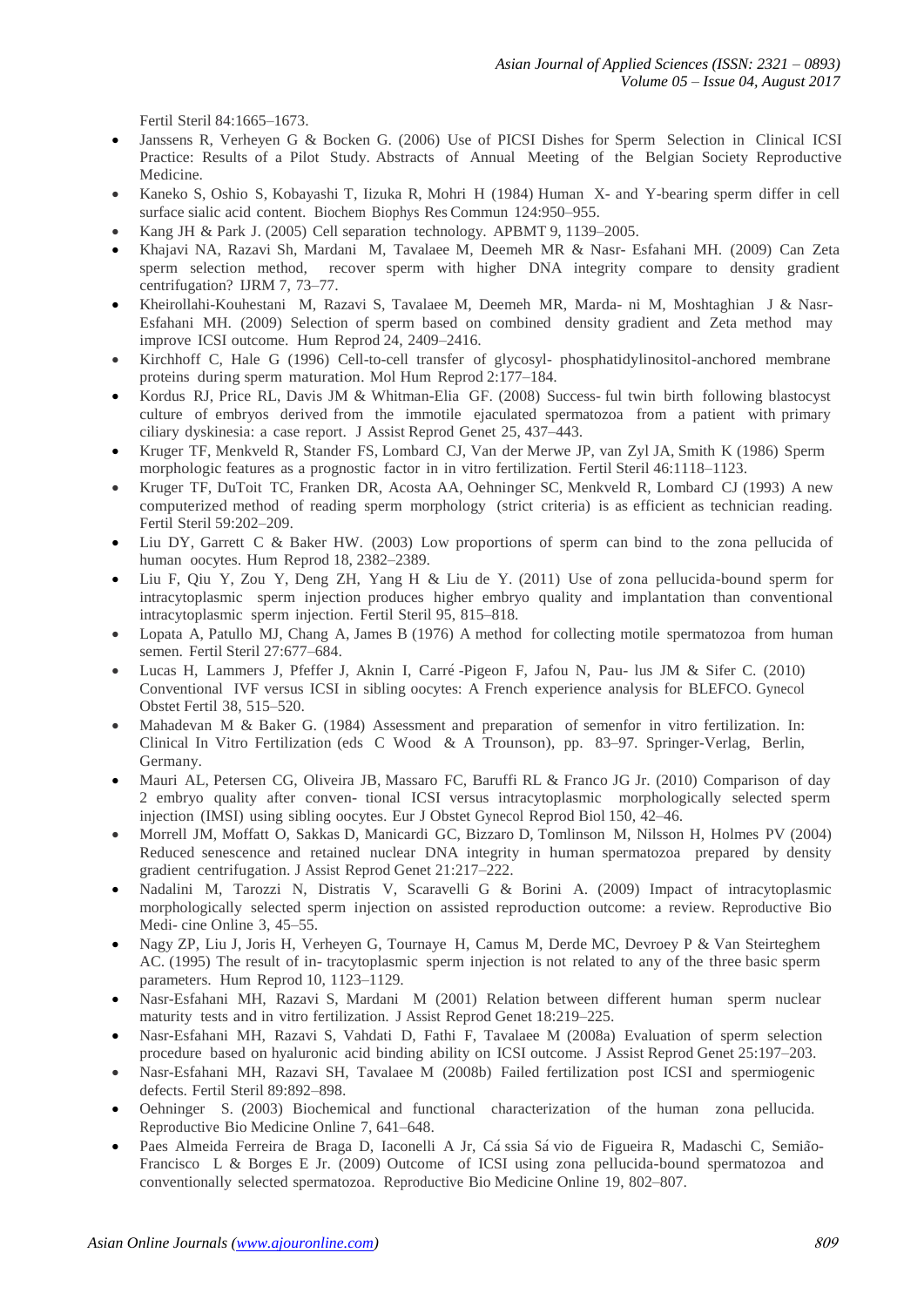- Palermo G, Joris H, Devroey P, Van Steirteghem AC (1992) Pregnancies after intracytoplasmic injection of single sper- matozoon into an oocyte. Lancet 340:17–18.
- Parmegiani L, Cognigni GE, Bernardi S, Troilo E, Ciampaglia W & Filicori M. (2010a) 'Physiologic ICSI': hyaluronic acid (HA) favors selection of spermatozoa without DNA fragmentation and with normal nucleus, resulting in improvement of embryo quality. Fertil Steril 93, 598–604.
- Parmegiani L, Cognigni GE, Ciampaglia W, Pocognoli P, Marchi F & Filicori M. (2010b) Efficiency of hyaluronic acid (HA) sperm selection. J Assist Reprod Genet 27, 13–16.
- Peer S, Eltes F, Berkovitz A, Yehuda R, Itsykson P & Bartoov B. (2007) Is fine morphology of the human sperm nuclei affected by in vitro incubation at 37 degrees C? Fertil Steril 88, 1589–1594.
- Petersen CG, Vagnini LD, Mauri AL, Massaro FC, Cavagna M, Baruffi RL, Oliveira JB & Franco JG Jr. (2011) Relationship between DNA damage and sperm head birefringence. Reprod Biomed Online 22, 583– 589.
- Polak de Fried E & Denaday F. (2010) Single and twin ongoing preg- nancies in two cases of previous ART failure after ICSI performed with sperm sorted using annexin V microbeads. Fertil Steril 94, 351.
- Pousette A, Akerlo¨f E, Rosenborg L & Fredricsson B. (1986) Increase in progressive motility and improved morphology of human spermatozoa following their migration through Percoll gradients. Int J Androl 9, 1– 13.
- Prinosilova P, Kruger T, Sati L, Ozkavukcu S, Vigue L, Kovanci E & Huszar G. (2009) Selectivity of hyaluronic acid binding for sperma- tozoa with normal Tygerberg strict morphology. Reprod Biomed Online 18, 177–183.
- Rawe VY, Boudri HU, Alvarez Sedó C, Carro M, Papier S & Nodar F, (2010) Healthy baby born after reduction of sperm DNA fragmenta- tion using cell sorting before ICSI. Reprod Biomed Online 20, 320– 323.
- Razavi S, Nasr-Esfahani MH, Mardani M, Mafi A, Moghdam A (2003) Effect of human sperm chromatin anomalies on fertilization outcome post-ICSI. Andrologia 35:238–243.
- Razavi SH, Nasr-Esfahani MH, Deemeh MR, Shayesteh M & Tavalaee M. (2010) Evaluation of zeta and HA-binding methods for selection of spermatozoa with normal morphology, protamine content and DNA integrity. Andrologia 42, 13–19.
- Rijsdijk M & Franken DR. (2007) Use of the capillary-cumulus oopho- rus model for evaluating the selection of spermatozoa. Fertil Steril 88, 1595–1602.
- Rooney IA, Heuser JE, Atkinson JP (1996) GPI-anchored complement regulatory proteins in seminal plasma. An analysis of their physical condition and the mechanisms of their binding to exogenous cells. J Clin Invest 97:1675–1686.
- Said T, Agarwal A, Grunewald S, Rasch M, Glander HJ & Paasch U. (2006a) Evaluation of sperm recovery following annexin V mag- netic-activated cell sorting separation. Reprod Biomed Online 13, 336–339.
- Said T, Agarwal A, Grunewald S, Rasch M, Baumann T, Kriegel C, Li L, Glander HJ, Thomas AJ Jr & Paasch U. (2006b) Selection of non apoptotic spermatozoa as a new tool for enhancing assisted reproduction outcomes: an in vitro model. Biol Reprod 74, 530–537.
- Salustri A, Camaioni A, Di Giacomo M, Fulop C & Hascall VC. (1999) Hyaluronan and proteoglycans in ovarian follicles. Hum Reprod Update 5, 293–301.
- Sanchez M, Aran B & Blanco J. (2005) Preliminary Clinical and FISH Results on Hyaluronic Acid Sperm Selection to Improve ICSI. Abstracts of the 21st Annual Meeting of the ESHRE. Oxford University Press, Oxford, UK.
- Schmitz B, Radbruch A, Ku¨ mmel T, Wickenhauser C, Korb H, Hans- mann ML, Thiele J & Fischer R. (1994) Magnetic activated cell sort- ing (MACS) – a new immunomagnetic method for megakaryocytic cell isolation: comparison of different separation techniques. Eur J Haematol 52, 267–275.
- Schrö ter S, Kirchhoff C, Yeung CH & Cooper T. (1997) Meyer B. Purification and structural analysis of sperm CD52, a GPI-anchored membrane protein. Adv Exp Med Biol 424, 233–234.
- Seli E, Sakkas D (2005) Spermatozoal nuclear determinants of reproductive outcome: implications for ART. Hum Reprod Update 11:337–349.
- Shoukir Y, Chardonnens D, Campana A & Sakkas D. (1998) Blastocyst development from supernumerary embryos after intracytoplasmic sperm injection: a paternal influence? Hum Reprod Update 13, 1632–1637.
- Soleimani M, Tavalaee M, Aboutorabi R, Adib M, Bahramian H, Janz- amin E, Kiani A & Nasr-Esfahani MH. (2010) Evaluation of Fas positive sperm and complement mediated lysis in subfertile individ- uals. J Assist Reprod Genet 27, 477–482.
- Souza Setti A, Ferreira RC, Paes de Almeida Ferreira Braga D, de Cás- sia Sávio Figueira R, Iaconelli A Jr & Borges E Jr. (2010) Intracyto- plasmic sperm injection outcome versus intracytoplasmic morphologically selected sperm injection outcome: a meta-analysis. Reprod Biomed Online 21, 450–455.